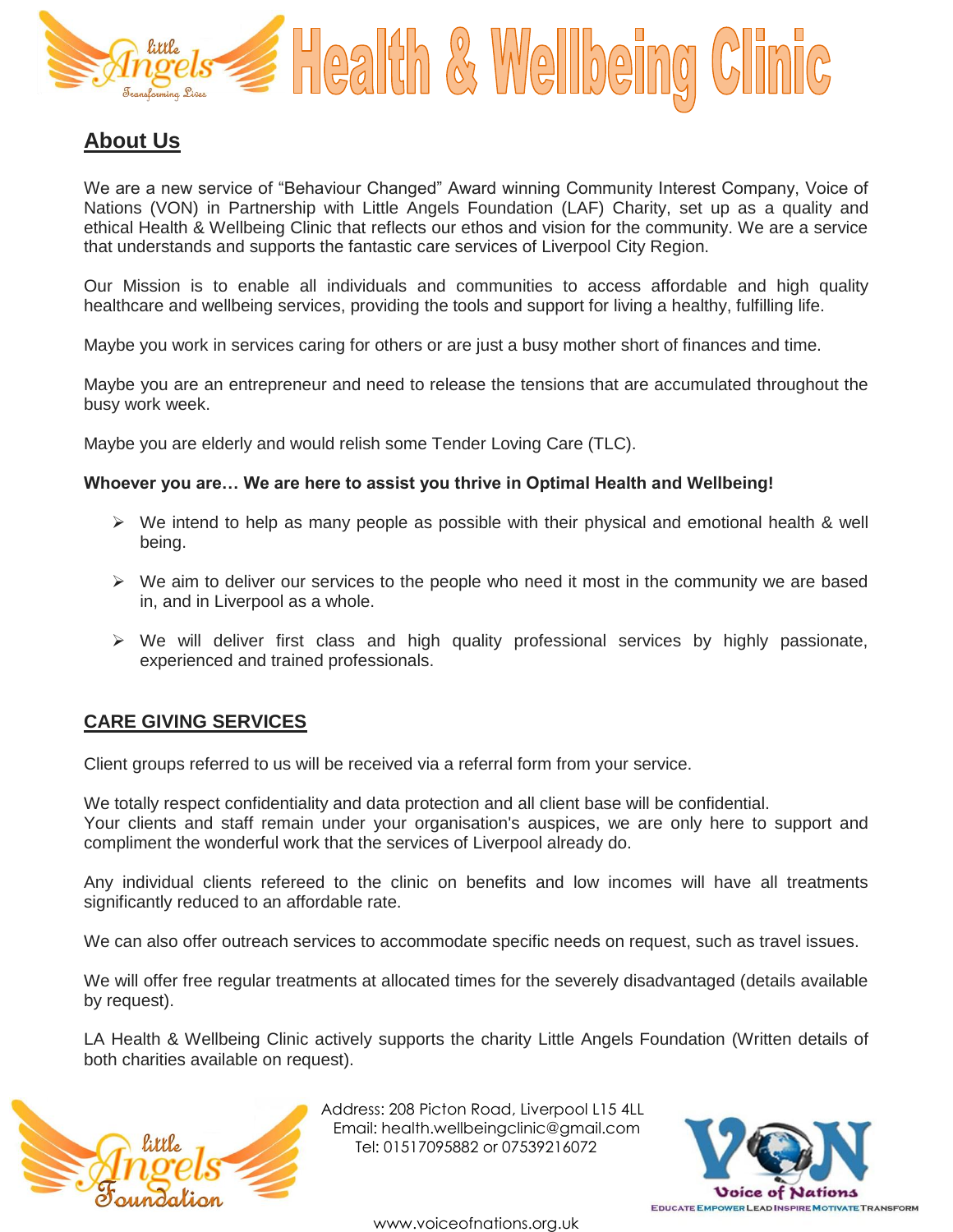

# **Price List**

| Therapy/Treatment             | <b>Standard</b><br><b>Price</b> | <b>Organisational Referral Price/ Discount</b><br><b>Concessions for unemployed/OAP</b> |
|-------------------------------|---------------------------------|-----------------------------------------------------------------------------------------|
| Swedish Massage               | £25                             | £15                                                                                     |
| Aromatherapy Massage          | £28                             | £15                                                                                     |
| Sports Massage                | £30                             | £15                                                                                     |
| Indian Head Massage           | £25                             | f15                                                                                     |
| <b>Facial Treatments</b>      | £20                             | £15                                                                                     |
| <b>Reflexology Treatments</b> | £28                             | £15                                                                                     |
| 1-2-1 Lifestyle Coaching      | £40 per hour                    | £20 per hour                                                                            |

### **INDIVIDUAL MEMBERSHIP OPPORTUNITIES**

**Monthly Membership** (£80pcm): Includes 4 X TREATMENTS OF YOUR CHOICE *[£20 Per Treatment]*

**6 Months Membership** (£72pcm): Includes 24 X TREATMENTS OF YOUR CHOICE *[£18 Per Treatment]*

**Annual Membership** (£60pcm): Includes 48 X TREATMENTS OF YOUR CHOICE *[£15 Per Treatment]*

## **SERVICES OFFERED TO OTHER ORGANISATIONS OR SERVICE USERS**

All package deals include refreshments on day of treatments, VIP cards and VIP status. Any organisation signing up to any package can receive additional free offers tailored to their service.

\*\*Details available on request\*\*

**Clinic can be closed for specific times in order to accommodate your needs.**

**BRONZE PACKAGE (£150):** Includes 8 X TREATMENTS OF YOUR CHOICE

**SILVER PACKAGE (£300):** Includes 18 X TREATMENTS OF YOUR CHOICE

**GOLD PACKAGE** (**£450):** Includes 30 x TREATMENTS OF YOUR CHOICE



 Address: 208 Picton Road, Liverpool L15 4LL Email: health.wellbeingclinic@gmail.com Tel: 01517095882 or 07539216072



www.voiceofnations.org.uk